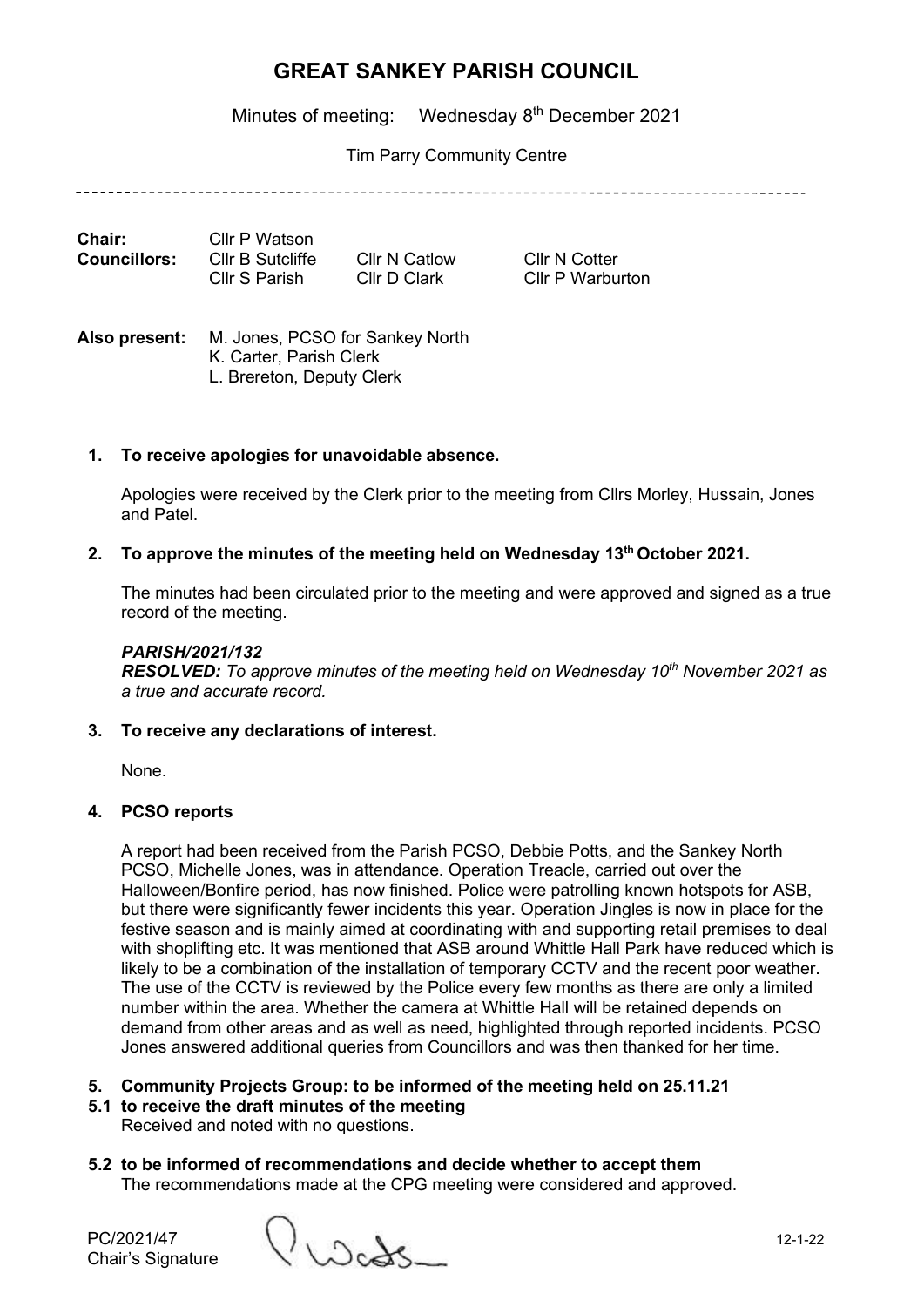Minutes of meeting: Wednesday 8<sup>th</sup> December 2021

Tim Parry Community Centre

# *PARISH/2021/133*

*RESOLVED: To complete a draft Community Engagement Strategy for consideration and recommendation to the next appropriate Parish Council meeting.*

# *PARISH/2021/134*

*RESOLVED: To engage Wicksteed for installation of play equipment at Tim Parry Recreation Ground and Vicarage Community Park subject to clarification of lead times. To replace the spinner arms on the junior climbing frame with lunar ladders (Open Spaces Act 1906 s10).*

# *PARISH/2021/135*

*RESOLVED: To approve a press release notification for the new play equipment for Tim Parry Recreation Ground and Vicarage Community Park (LGA 1972, s142).*

# *PARISH/2021/136*

*RESOLVED: To arrange a meeting with key organisations in the New Year to discuss Sankey Fun Day (LGA 1972 s145).*

### **5.3 to approve delegated authority to the Community Projects Group for expenditure on Sankey Fun Day up to the amount set in the annual budget**

As in previous year's, delegated authority was requested and approved for the Community Projects Group to spend up to the amount set in the annual budget (£10,000) for the provision of Sankey Fun Day. All expenditure to be reported to the Finance Committee.

# *PARISH/2021/137*

*RESOLVED: To give delegated authority to the Community Projects Group for expenditure on Sankey Fun Day, up to the limit in the annual budget with all expenditure reported to the Finance Committee (LGA 1972 s101).*

- **6. Employment Committee: to be informed of the meeting held on 29.11.21**
- **6.1 to receive the draft minutes of the meeting** Received and noted with no questions.
- **6.2 to be informed of recommendations and decide whether to accept them** The recommendations made were considered and approved.

# *PARISH/2021/138*

*RESOLVED: To increase caretakers wages in line with the Real Living Wage from April 2022. To give an interim pay award to key personnel of 1.75% to be backdated to April 2021, and to make further adjustments to this, if necessary, when the final settlement is agreed with NALC (LGA 1972 s112).*

# *PARISH/2021/139*

*RESOLVED: To retain current levels of pension contributions (LGA 1972 s112).*

# *PARISH/2021/140*

*RESOLVED: To offer a permanent position to the temporary caretaker at Bewsey Barn Community Centre. Guaranteed hours to be 15 per week with additional hours or alternative* 

Chair's Signature

PC/2021/48  $\bigcup_{\Delta \subset \Delta}$  12-1-22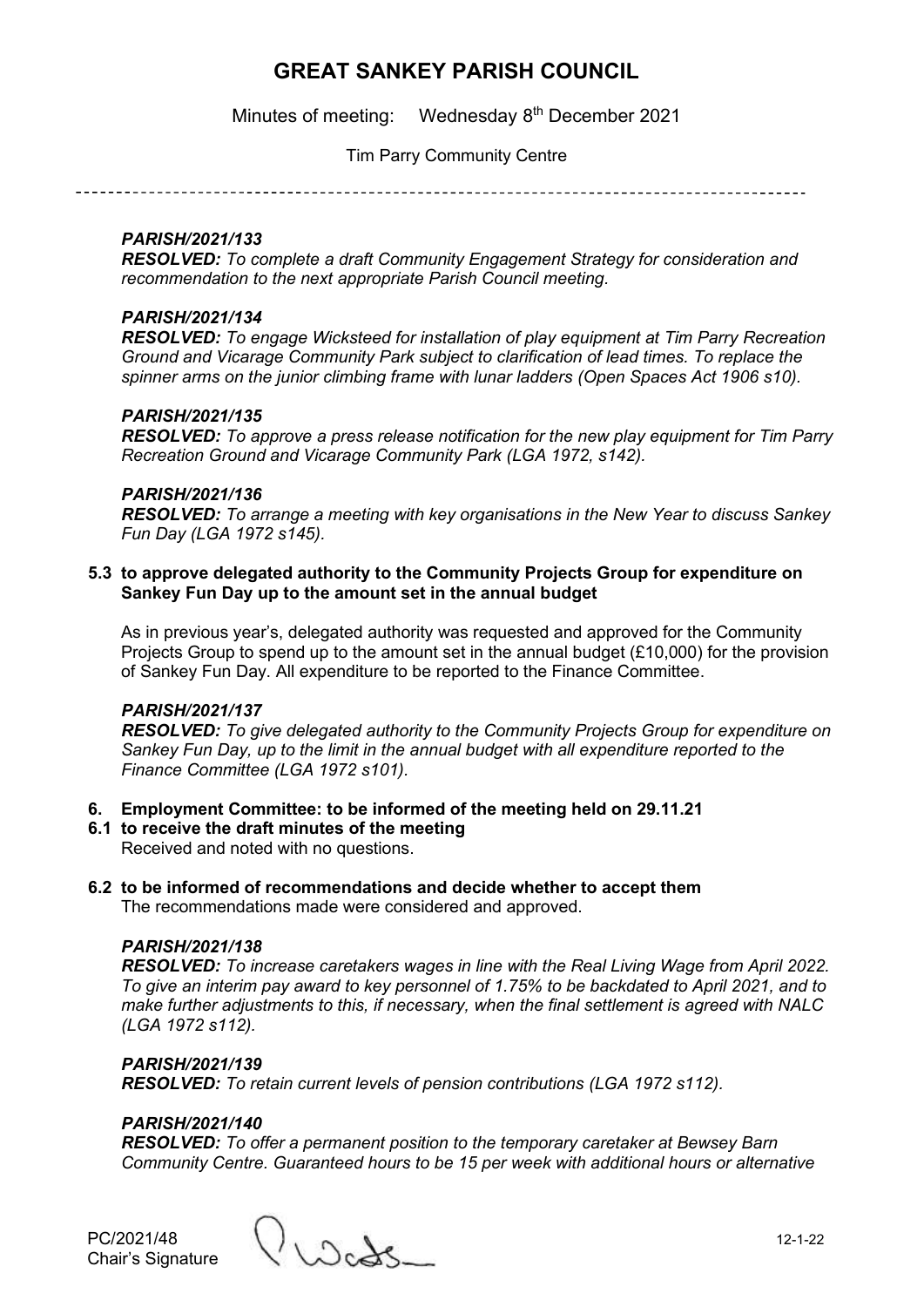Minutes of meeting: Wednesday 8<sup>th</sup> December 2021

Tim Parry Community Centre

*locations worked on occasion subject to prior agreement between the staff member and the Clerk (LGA 1972 s112).*

### *PARISH/2021/141*

*RESOLVED: To retain the member of staff who has been on long-term sick leave and continue the phased return to work with hours gradually increasing to at least 15 per week (LGA 1972 s112).*

# *PARISH/2021/142*

*RESOLVED: To accept GSPC's Health and Safety Policy and the Organisations and Arrangements document. To consider an additional check of the policies by an external agent (LGA 1972 s111).*

### *PARISH/2021/143*

*RESOLVED: To accept GSPC's risk assessment documents (LGA 1972 s111).*

# *PARISH/2021/144*

*RESOLVED: To consider options for recording visual inspections and actions carried out at the Council's community centres and open spaces.*

# **7. Finance Committee: to be informed of the meeting held on 30.11.21**

### **7.1 to receive the draft minutes of the meeting**

Received and noted. One query was raised regarding the tax base for calculating precept payments which, whilst there has been an increase from last year, does not equate fully to the number of new builds within the parish over the last year. An explanation will be forwarded ahead of the January meeting when the budget and precept will be finalised.

- **7.2 to be informed of, and have the opportunity to question, items approved for payment**  The items approved for payment were accepted with no questions.
- **7.3 to consider recommendations and decide whether to accept them** Accepted with no questions or comments.

# *PARISH/2021/145*

*RESOLVED: To give a donation of £150 to Sankey Seniors towards their Christmas party (LGA 1972 s137).*

#### *PARISH/2021/146*

*RESOLVED: To extend the concessionary offer of free use of the council's community centre to a further 4 meetings for the Old Air Base Houses Residents Association to facilitate the setup of the group (LG (Misc. Prov.) Act 1976 s19).*

#### *PARISH/2021/147*

*RESOLVED: To approve placement of one of the parish council's RBL 'silent silhouettes' within St Mary's Cemetery during October and November for the Remembrance Sunday commemorations (LGA 1972 s111).*

PC/2021/49  $\bigcup_{\Delta \subset \Delta} \bigcup_{\Delta \subset \Delta}$  12-1-22